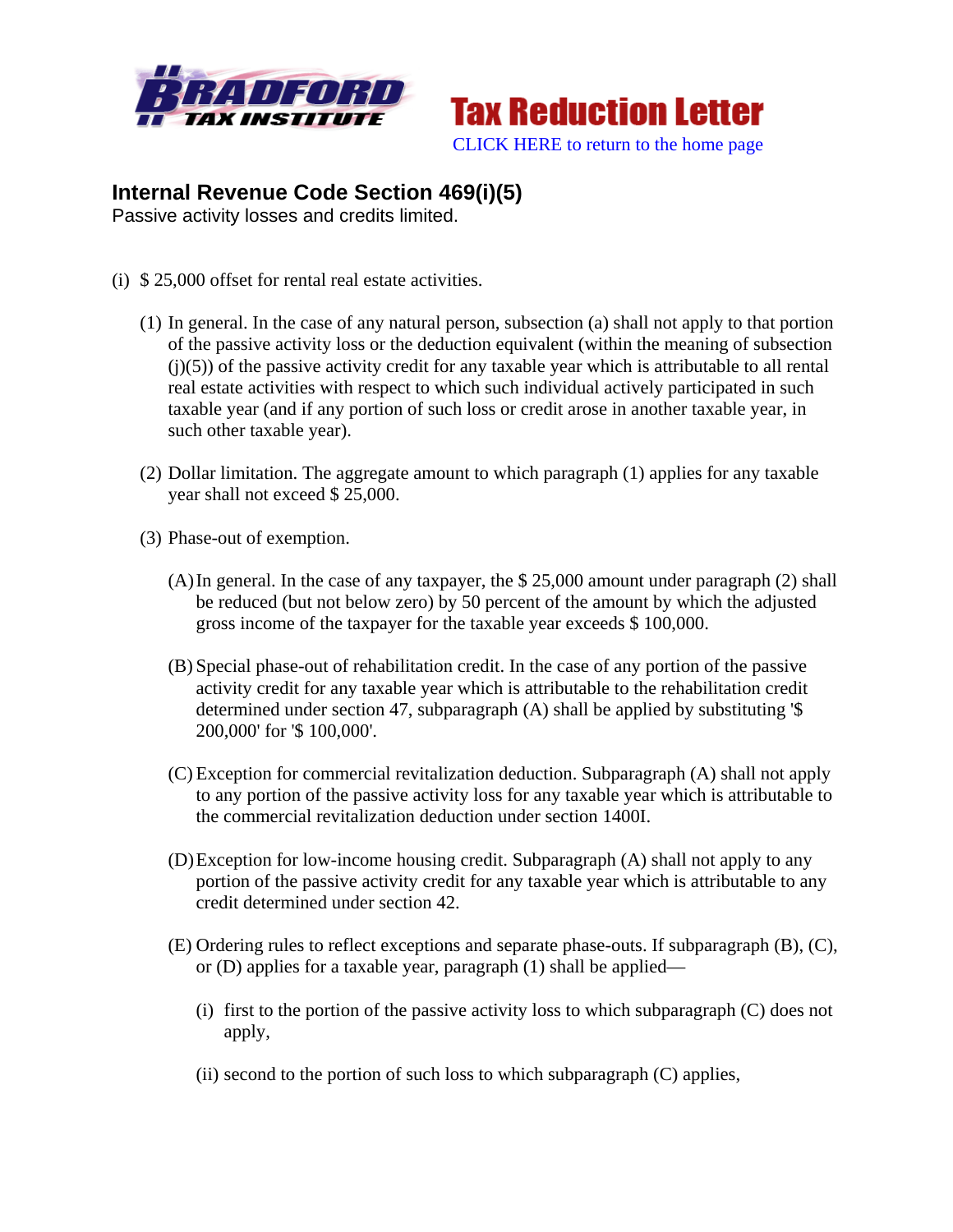- (iii)third to the portion of the passive activity credit to which subparagraph (B) or (D) does not apply,
- (iv)fourth to the portion of such credit to which subparagraph (B) applies, and
- (v) then to the portion of such credit to which subparagraph (D) applies.
- (F) Adjusted gross income. For purposes of this paragraph, adjusted gross income shall be determined without regard to—
	- (i) any amount includible in gross income under section 86,
	- (ii) the amounts excludable from gross income under sections 135 and 137,

(iii)the amounts allowable as a deduction under sections 199, 219, 221, and 222, and

(iv)any passive activity loss or any loss allowable by reason of subsection (c)(7).

- (4) Special rule for estates.
	- (A)In general. In the case of taxable years of an estate ending less than 2 years after the date of the death of the decedent, this subsection shall apply to all rental real estate activities with respect to which such decedent actively participated before his death.
	- (B) Reduction for surviving spouse's exemption. For purposes of subparagraph (A), the \$ 25,000 amount under paragraph (2) shall be reduced by the amount of the exemption under paragraph (1) (without regard to paragraph (3)) allowable to the surviving spouse of the decedent for the taxable year ending with or within the taxable year of the estate.
- (5) Married individuals filing separately.
	- (A)In general. Except as provided in subparagraph (B), in the case of any married individual filing a separate return, this subsection shall be applied by substituting—
		- (i) '\$ 12,500' for '\$ 25,000' each place it appears,
		- (ii) '\$ 50,000' for '\$ 100,000' in paragraph  $(3)(A)$ , and
		- (iii)'\$ 100,000' for '\$ 200,000' in paragraph (3)(B).
	- (B) Taxpayers not living apart. This subsection shall not apply to a taxpayer who—
		- (i) is a married individual filing a separate return for any taxable year, and
		- (ii) does not live apart from his spouse at all times during such taxable year.
- (6) Active participation.